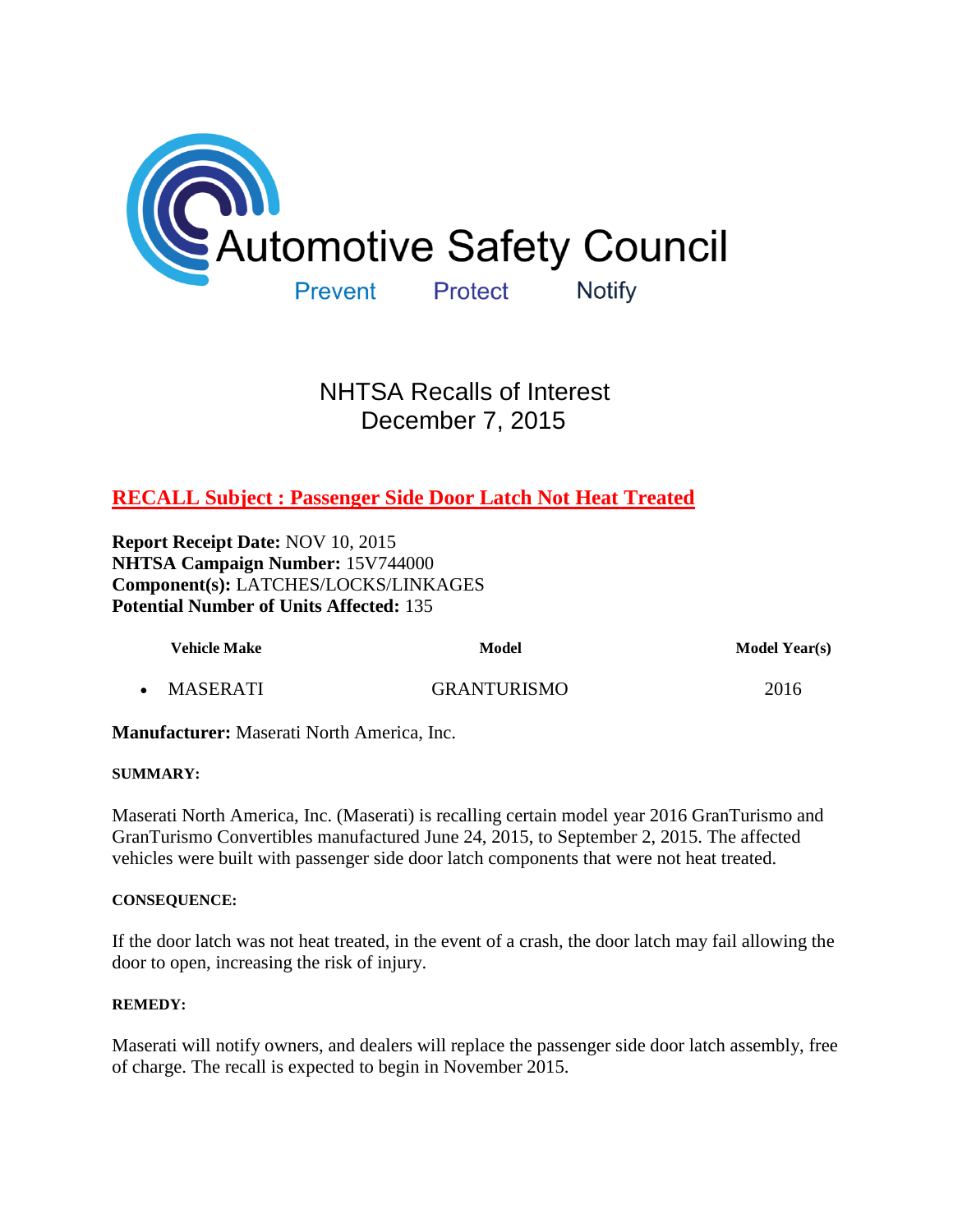## **[RECALL Subject : Front Seat Belts may be Incorrectly Secured](http://www-odi.nhtsa.dot.gov/owners/SearchResults?refurl=email&searchType=ID&targetCategory=R&searchCriteria.nhtsa_ids=15V780)**

**Report Receipt Date:** NOV 23, 2015 **NHTSA Campaign Number:** 15V780000 **Component(s):** SEAT BELTS **Potential Number of Units Affected:** 58,773

| <b>Vehicle Make</b> | Model          | <b>Model Year(s)</b> |
|---------------------|----------------|----------------------|
| • TESLA             | <b>MODEL S</b> | 2012-2015            |

**Manufacturer:** Tesla Motors, Inc.

## **SUMMARY:**

Tesla Motors, Inc. (Tesla) is recalling certain model year 2012-2015 Model S vehicles manufactured May 31, 2012, to November 12, 2015. The affected vehicles are equipped with driver or front passenger seat belts that may be improperly connected to the outboard lap pretensioner.

## **CONSEQUENCE:**

If the seat belt is not correctly attached to the pretensioner, it may not properly restrain the seat occupant in the event of a crash, increasing their risk of injury.

## **REMEDY:**

Tesla will notify owners, and service centers will inspect the driver and front passenger seat belts, correcting their connection, as necessary, free of charge. The recall is expected to begin November 20, 2015.

## **[RECALL Subject : Fuel Tank May Crack](http://www-odi.nhtsa.dot.gov/owners/SearchResults?refurl=email&searchType=ID&targetCategory=R&searchCriteria.nhtsa_ids=15V793)**

**Report Receipt Date:** NOV 24, 2015 **NHTSA Campaign Number:** 15V793000 **Component(s):** FUEL SYSTEM, GASOLINE **Potential Number of Units Affected:** 411,205

| <b>Vehicle Make</b> | Model         | <b>Model Year(s)</b> |
|---------------------|---------------|----------------------|
| $\cdot$ FORD        | <b>FUSION</b> | 2010-2011            |
| MERCURY             | MILAN         | 2010-2011            |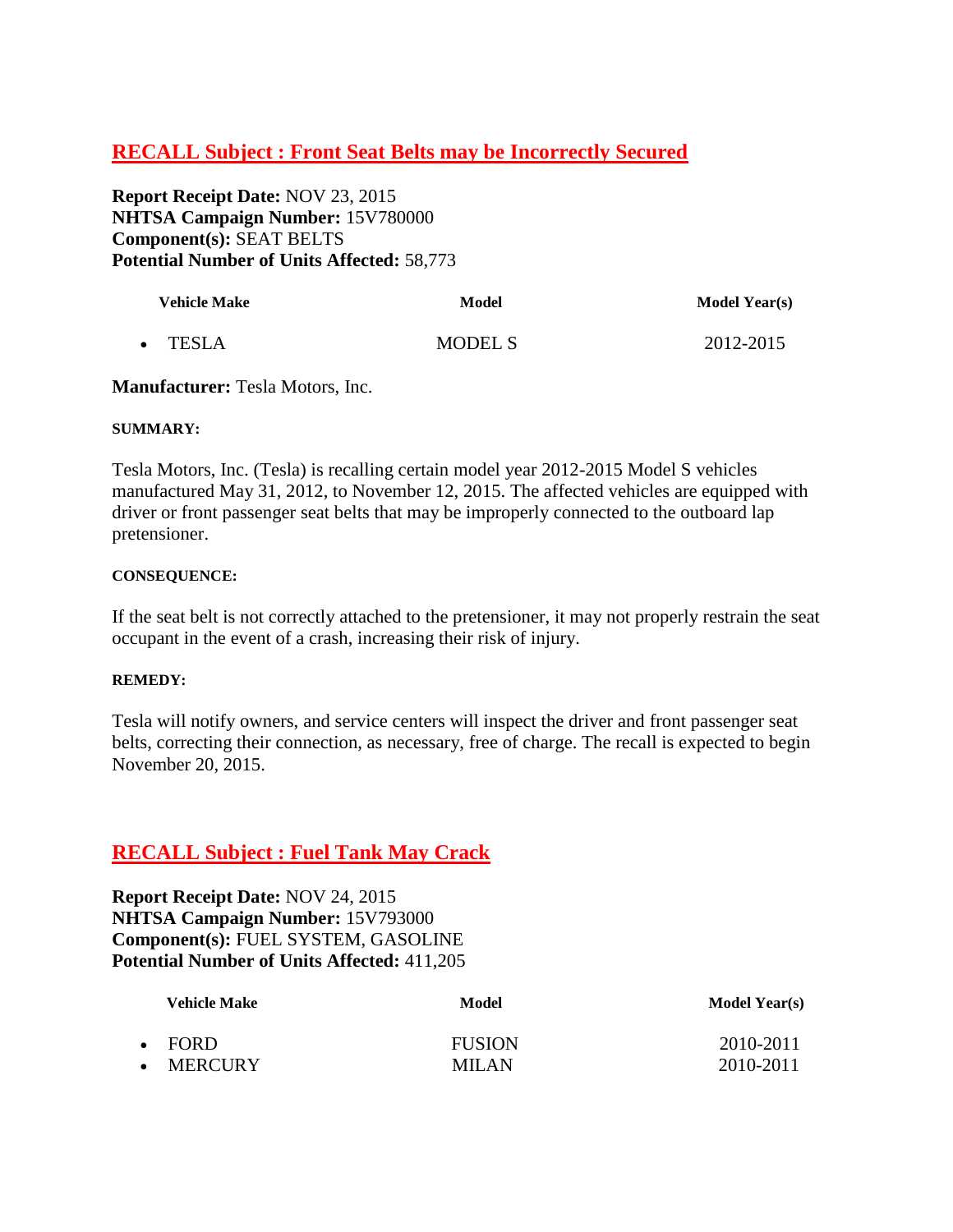## **Manufacturer:** Ford Motor Company

## **SUMMARY:**

Ford Motor Company (Ford) is recalling certain model year 2010-2011 Ford Fusion vehicles manufactured July 21, 2008, to March 4, 2011, and 2010-2011 Mercury Milan vehicles manufactured July 23, 2008, to December 10, 2010. The affected vehicles have fuel vapor canisters whose purge valves may not operate properly resulting in abnormal pressure changes in the fuel tank.

## **CONSEQUENCE:**

The pressure changes may cause the tank to crack and leak fuel. A fuel leak in the presence of an ignition source increases the risk of a fire.

## **REMEDY:**

Ford will notify owners, and dealers will update the vehicle powertrain control modules and inspect the vehicle for any diagnostic trouble codes (DTCs) for this issue and perform a leak test on the Canister Purge Valve (CPV). The fuel tank will be inspected for cracks. The CPV and fuel tank will be replaced as necessary. These repairs will be performed free of charge. The recall is expected to begin January 11, 2016.

## **[RECALL Subject : Power Brake Booster Contamination](http://www-odi.nhtsa.dot.gov/owners/SearchResults?refurl=email&searchType=ID&targetCategory=R&searchCriteria.nhtsa_ids=15V800)**

**Report Receipt Date:** NOV 25, 2015 **NHTSA Campaign Number:** 15V800000 **Component(s):** SERVICE BRAKES, HYDRAULIC **Potential Number of Units Affected:** 105,458

| <b>Vehicle Make</b> | Model | <b>Model Year(s)</b> |
|---------------------|-------|----------------------|
| • DODGE             | DART  | 2013-2014            |

**Manufacturer:** Chrysler (FCA US LLC)

## **SUMMARY:**

Chrysler Group LLC (Chrysler) is recalling certain model year 2013-2014 Dodge Dart vehicles manufactured February 27, 2012 to January 23, 2014 and equipped with either a 2.0L or 2.4L engine. In affected vehicles, engine oil from the vacuum pump may seep into the brake booster, damaging a component within the brake booster.

## **CONSEQUENCE:**